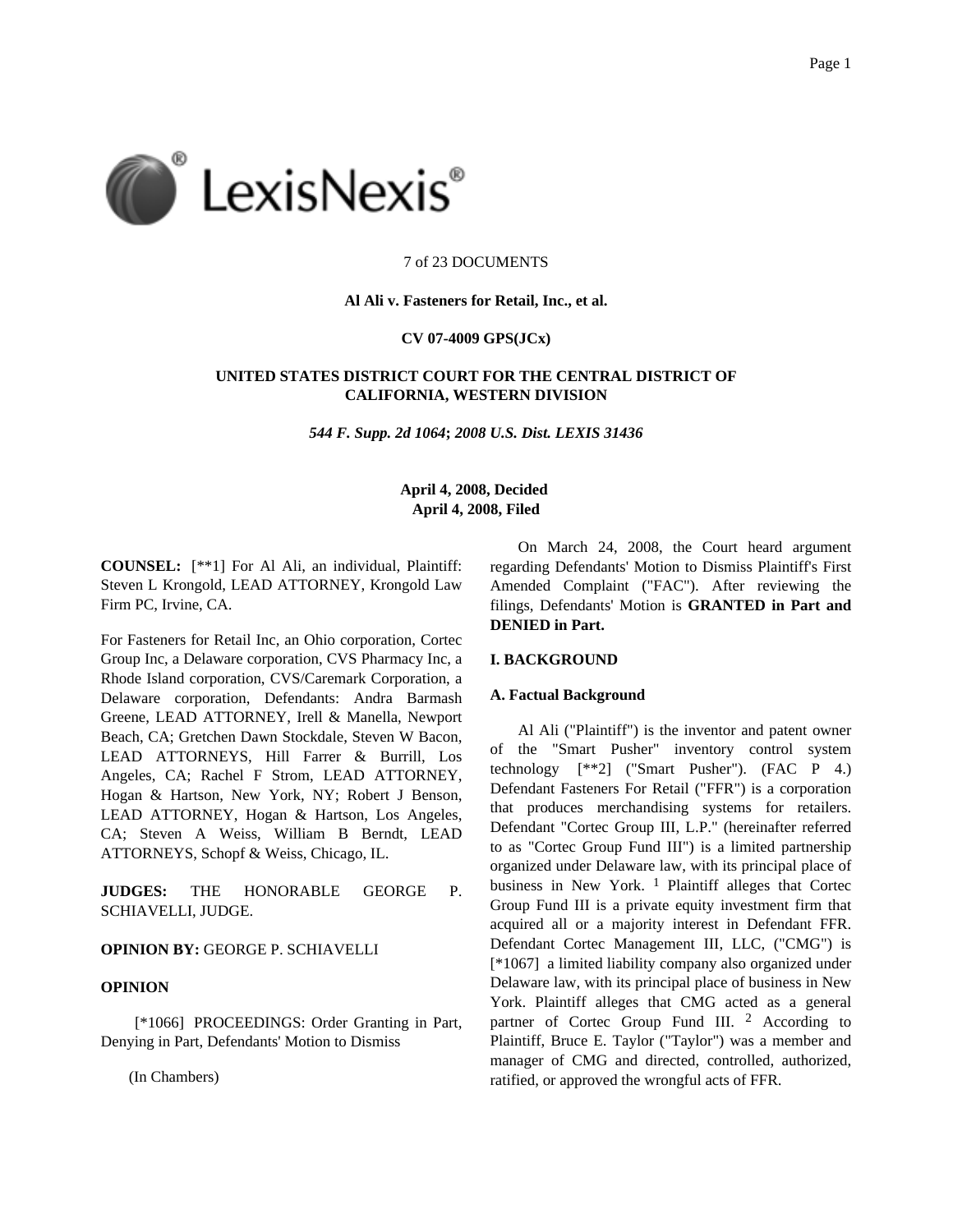1 Defendants contend that Cortec Group III, L.P., does not exist. Defendants assume that Plaintiff is referring to Cortec Group Fund III, L.P. (Defs.' Mot. Dismiss 1:1 n.1).

2 The relationship between and among FFR, FFR Holding, Cortec Group Fund III, and CMG is discussed in the personal jurisdiction section, *infra.*

Defendant [\*\*3] CVS Pharmacy, Inc., is a retail pharmacy chain incorporated in Rhode Island, with its principal place of business in Rhode Island. CVS/Caremark Corporation is a pharmaceutical services company that is incorporated in Delaware, with its principal place of business in Rhode Island. CVS Pharmacy is a wholly-owned subsidiary of CVS/Caremark Corporation (collectively "CVS Defendants").

On or about July 19, 2004, Plaintiff and Defendant FFR entered into a two-year non-disclosure agreement ("NDA I") under which Defendant FFR agreed to keep confidential any information concerning Plaintiff's Smart Pusher technology. On or about November 14, 2004, Plaintiff and Defendant FFR entered into another two-year non-disclosure agreement ("NDA II") under which Plaintiff agreed to keep confidential certain trade secret information disclosed by Defendant FFR in connection with the development and marketing of Smart Pusher technology. Between November 2004 and September 2005, Plaintiff alleges that he and Defendant FFR discussed a joint venture and/or licensing relationship to exploit the Smart Pusher technology and share in the profits and losses. Defendant FFR allegedly provided \$ 30,000 to Plaintiff [\*\*4] to develop prototypes of the Smart Pusher and agreed to arrange a meeting with CVS Defendants.

Additionally, during a November 16, 2004 meeting, FFR introduced Plaintiff to Bruce E. Taylor who held himself out as a "Partner" of "Cortec Group, a venture capital company." (*Id.* P 15.) Upon their introduction, Taylor handed Plaintiff his business card and allegedly informed Plaintiff that Cortec Group had acquired an ownership interest in FFR, was interested in the Smart Pusher technology and wanted to see more information on the technology and product development.

On October 18, 2005, Plaintiff conducted a demonstration of the Smart Pusher technology at FFR's corporate office for CVS Defendants. Plaintiff claims that CVS's executives expressed interest in the technology and indicated that they wanted to install the system in 30 stores.

At the demonstration, Plaintiff alleges that Defendant FFR loaned him a laptop computer to access his emails. From October 18, 2005, through at least December 5, 2005, Plaintiff claims that FFR received copies of all the emails Plaintiff sent or received on this loaned laptop without his knowledge or consent. Plaintiff contends that these emails contained [\*\*5] highly confidential information such as software source codes for the Smart Pusher, pricing and cost data and part numbers.

On or about February 9, 2006, Plaintiff alleges that Defendant FFR (with the knowledge and approval of Defendant Cortec Group Fund III and CMG) entered into an agreement with him confirming their working relationship. This working relationship related to the development, supply and sale of an Electronic Self-Facing System, which consisted of Plaintiff's Smart Pusher technology being integrated into FFR's Power Zone System. Plaintiff alleges that FFR and Cortec Group Fund III, through Taylor and FFR's vice president of product development, assured him [\*1068] that they would not attempt to design around his patented technology or manufacture or sell a competing product.

On or about February 15, 2006, Plaintiff claims that FFR agreed to and did pay a portion of Plaintiff's legal fees to review a proposed patent licensing agreement. On or about March 8, 2006, Plaintiff and Defendant FFR met with CVS Defendants to discuss the proposed Smart Pusher product and conduct demonstrations. Throughout the next two months, Plaintiff and Defendant FFR negotiated the terms that would [\*\*6] provide a more formalized structure for their February 9, 2006 agreement. Plaintiff also alleges that he received \$ 20,000 from Defendant FFR to pay for the development of the Smart Pusher product and some CVS test installations.

On June 29, 2006, Plaintiff met with Defendants FFR and "Cortec" in Ohio and agreed on a term sheet that would be the basis for a formal legal agreement. During the meeting, Taylor allegedly informed Plaintiff that he was authorized to make all final decision on behalf of FFR regarding any agreement concerning the Smart Pusher. 3 (*Id.* P 28.) FFR's Vice President of Product Development Dan Kump had previously confirmed this "information" in an email dated June 20, 2006. (*Id.;* Ex. 5) (writing that "Bruce Taylor, the Cortec person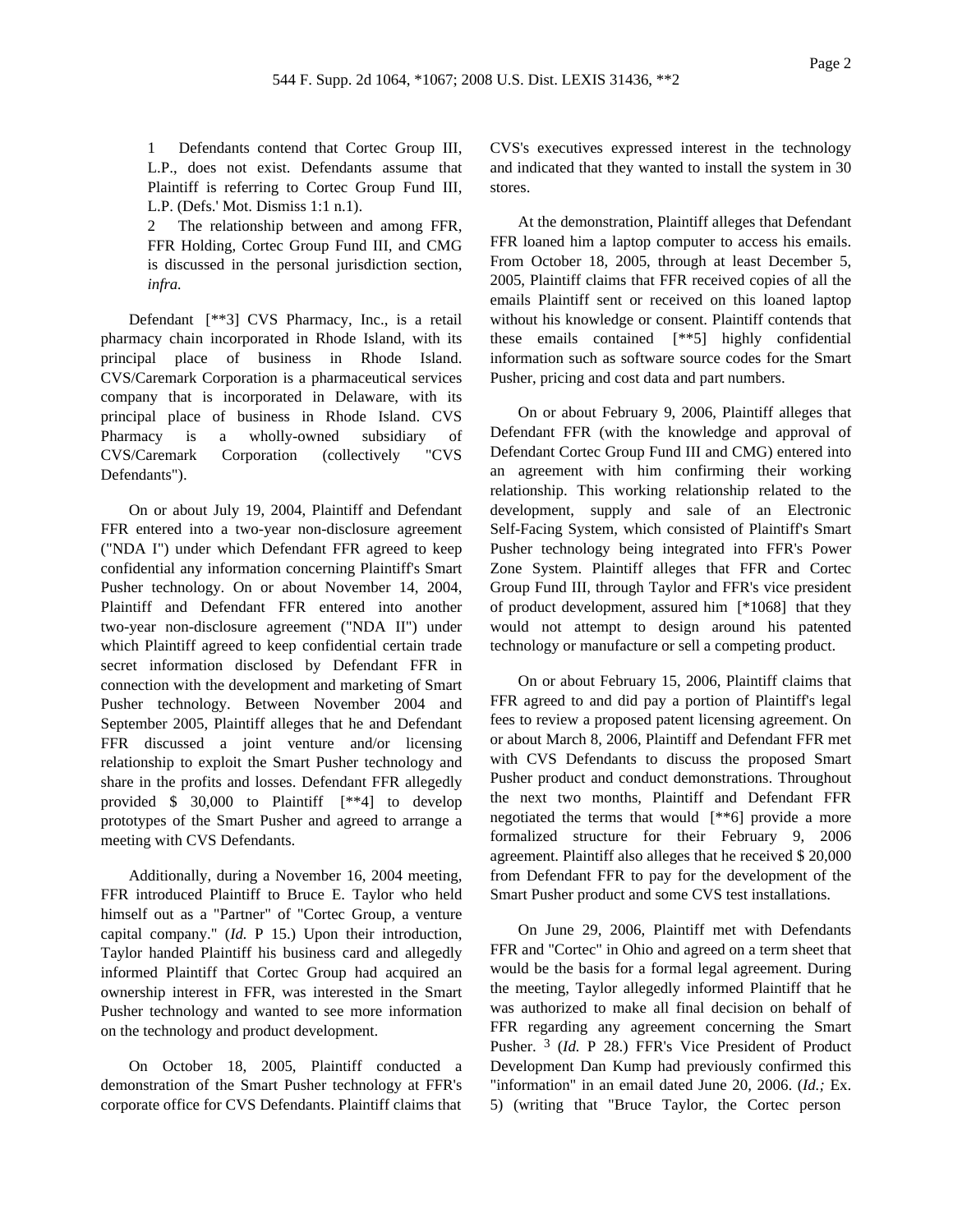attending the meeting on 6/29 is authorized to make final decisions regarding the agreement.")

> 3 Plaintiff does not state whether Taylor was acting for FFR or Cortec, or both.

On July 9, 2006, Defendant FFR allegedly "decided not to proceed" under this term sheet. (*Id.* P 29.) On July 19, 2006, FFR "decided not to extend" the NDA I. On July 21, 2006, a FFR representative sent an email to Plaintiff stating that FFR had no continuing duty [\*\*7] to maintain the confidentiality of information disclosed to it because the agreement expired. (*Id.* P 31.)

Plaintiff alleges that, on February 12, 2007, he met alone with Jim E. Prewitt and other representatives of CVS Defendants in an attempt to enter into a business relationship. (*Id.* P 32.) At the meeting, Plaintiff claims that he demonstrated the Smart Pusher technology on his laptop. After this demonstration, Plaintiff claims that CVS Defendants requested that Plaintiff leave his laptop computer so they could demonstrate the technology to others. In return, Plaintiff contends that he requested and received assurance that the program would be used for demonstration purposes only and that no proprietary information on the laptop, such as source codes, would be copied by CVS. Based on this assurance, Plaintiff claims that he left his laptop at CVS headquarters with instructions on how to operate the demonstration software.

On February 12-13, 2007, Plaintiff sent Prewitt instructions on running the Smart Pusher demonstration from Plaintiff's laptop computer. On February 16, 2007, upon returning to California, Plaintiff forwarded CVS Defendants a non-disclosure agreement in connection [\*\*8] with CVS Defendants' plan to demonstrate the Smart Pusher technology. Plaintiff claims that the Smart Pusher demonstration is run from the program's original source code, and that the instructions did not provide for any files to be copied onto any CD/DVD-ROM. Moreover, Plaintiff claims that the Smart Pusher software program has no built-in CD-ROM burning functionality. Nevertheless, Plaintiff claims that on February 22, 2007, at approximately 5:47 a.m., CVS Defendants accessed and copied two files from Plaintiff's laptop computer to a CD/DVD-ROM. (*Id.* P 37.) Plaintiff asserts that the files contained [\*1069] proprietary source code information for the Smart Pusher technology developed by Plaintiff.

On February 28, 2007, CVS Defendants returned the

laptop computer to Plaintiff. On April 11, 2007, Plaintiff alleges that CVS Defendants informed Plaintiff that it was unable to continue working together due to complaints by Defendant FFR. (*Id.* P 39.)

Plaintiff now seeks recovery under six different claims. Plaintiff's first claim is for breach of fiduciary duty against FFR and Cortec Group Fund III. 4 Plaintiff's second claim is for breach of a non-disclosure agreement against FFR. 5 Plaintiff's [\*\*9] fourth claim is for violation of the Computer Fraud & Abuse Act, *18 U.S.C. § 1030(a)(5)(A)*, against FFR and CVS Defendants. Plaintiff's fifth claim is for misappropriation of trade secrets, prohibited by California's Uniform Trade Secrets Act (*Cal. Civ. Code § 3426, et seq.*), against FFR and CVS Defendants. Plaintiff's sixth claim is for Interference with Prospective Economic Advantage against Defendant FFR. Plaintiff's seventh claim is for conversion against FFR and CVS Defendants.

> 4 In the FAC, Plaintiff uses the term "Cortec Group" here, which he earlier defined as Cortec Group III, L.P. CMG is not specifically referenced in this claim, the only claim against any Cortec entity.

> 5 In the FAC, Plaintiff has removed his third claim for relief from his original Complaint.

#### **B. Procedural History**

Plaintiff filed the Complaint on June 20, 2007. On September 12, 2007, Defendants filed a Motion to Dismiss the original Complaint. On December 17, 2007, the Court granted in part and denied in part Defendant's Motion to Dismiss. On January 8, 2008, Plaintiff filed his FAC. On February 8, 2008, pursuant to *Rule 12(b)(2)* and *12(b)(6) of the Federal Rules of Civil Procedure*, 6 Defendants filed this Motion [\*\*10] to Dismiss Plaintiff's FAC. On March 24, 2008, the Court heard argument and took the matter under submission.

> 6 All rules referred to in this Order are Federal Rules of Civil Procedure unless otherwise noted.

## **II. DISCUSSION**

In their Motion to Dismiss the FAC, Defendants seek to: (A) dismiss Claim I (breach of a fiduciary duty) and Claim VII (conversion) for failure to state a claim, and (B) dismiss all claims against Defendants Cortec Group Fund III and CMG for lack of personal jurisdiction.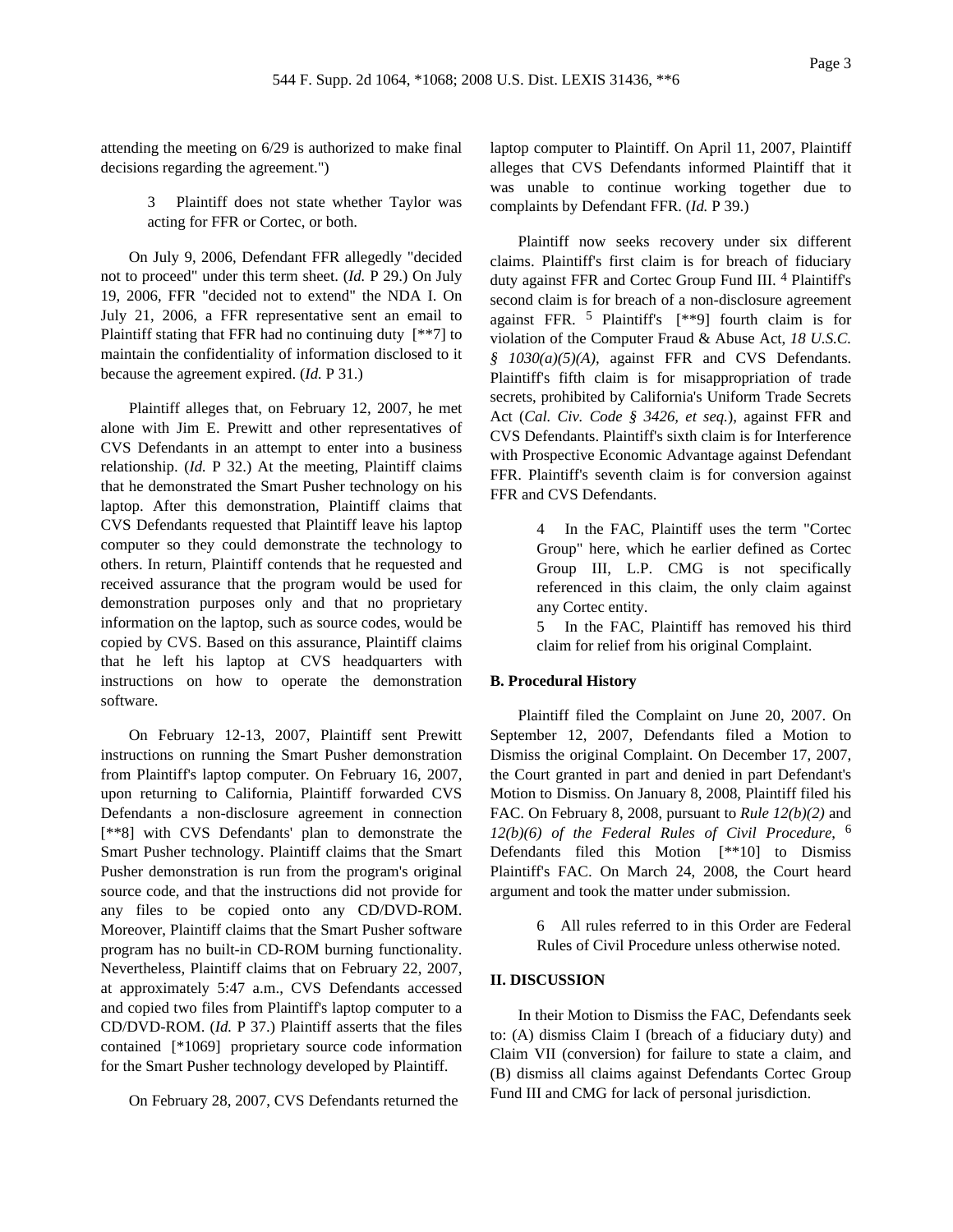## **A. Motion to Dismiss under** *Rule 12(b)(6)*

A motion to dismiss pursuant to *Rule 12(b)(6)* tests the sufficiency of the complaint. *Navarro v. Block, 250 F.3d 729, 732 (9th Cir. 2001)*. A *Rule 12(b)(6)* dismissal "can be based on the lack of a cognizable legal theory or the absence of sufficient facts alleged under a cognizable theory." *Balistreri v. Pacifica Police Dept., 901 F.2d 696, 699 (9th Cir. 1988)*. *Rule 12(b)(6)* requires factual allegations to be sufficient to "raise a right to relief above the speculative level." *Bell Atl. Corp. v. Twombly, 127 S. Ct. 1955, 1965, 167 L. Ed. 2d 929 (2007)*. It must state "enough facts to state a claim for relief that is plausible on its face" not just conceivable. *Id. at 1974*.

In reviewing [\*\*11] a motion to dismiss under *Rule 12(b)(6)*, the court must accept all factual allegations in the complaint as true and construe all inferences from them in the light most favorable to the nonmoving party. *See NL Indus., Inc. v. Kaplan, 792 F.2d 896, 898 (9th Cir. 1986)*. However, a court need not accept unreasonable inferences [\*1070] or legal conclusions as true merely because they are cast in the form of factual allegations. *Western Mining Council v. Watt, 643 F.2d 618, 624 (9th Cir. 1981)*. Dismissal under *Rule 12(b)(6)* is proper only in extraordinary cases. *United States v. Redwood City, 640 F.2d 963, 966 (9th Cir. 1981)*.

#### 1. Breach of Fiduciary Duty

Plaintiff alleges that a fiduciary relationship existed between the parties with respect to the design and development of products utilizing the Smart Pusher technology because Defendants allegedly held a superior bargaining position vis-a-vis Plaintiff and Plaintiff shared confidential information concerning the Smart Pusher technology. Plaintiff alleges that Defendants FFR and Cortec Group Fund III violated their fiduciary duties by secretly developing inventory control technology using information acquired from Plaintiff through the fiduciary relationship. [\*\*12] Specifically, Plaintiff claims that during the term of their "joint venture" that FFR and Cortec Group Fund III secretly began negotiating with CVS Defendants to develop, market and sell an electronic sensor system utilizing, at least in part, information acquired from Plaintiff through the fiduciary relationship. (FAC P 47.) At the same time, Plaintiff also claims that FFR and Cortec Group Fund III were secretly taking steps to design around Plaintiff's patent application and develop its own sensor technology to cut Plaintiff out from any business relationship. (*Id.* P 48.)

Defendants argue that (i) the California Uniform Trade Secrets Act ("CUTSA") preempts this breach of fiduciary duty claim and that (ii) Plaintiff fails to sufficiently allege a confidential relationship existed.

### *i. CUTSA Preemption*

CUTSA "preempts common law claims that 'are based on misappropriation of a trade secret.'" *Callaway Golf Co. v. Dunlop Slazenger Group Americas, Inc. 318 F. Supp.2d 216, 219 (D. Del. 2004)* (citation omitted). "Courts have held that where a claim is based on the 'identical nucleus' of facts as a trade secrets misappropriation claim, it is preempted by [C]UTSA." *Silicon Image, Inc. v. Analogix* [\*\*13] *Semiconductor, Inc. No. C-07-0635-JCS, 2007 U.S. Dist. LEXIS 39599, 2007 WL 1455903 at \*9 (N.D. Cal. 2007)* (citing *Digital Envoy, Inc. v. Google, Inc., 370 F.Supp.2d 1025, 1033 (N.D. Cal. 2005))*.

Plaintiff claims that his fiduciary duty claim is based on much broader spectrum of misconduct than simply misappropriating trade secrets. (Pl.s' Opp'n Mot. Dismiss FAC 7:21-22.) For instance, Plaintiff alleges that Defendant: (1) secretly designed, developed and tested a competing product while the NDA (non-disclosure agreement) was in effect; (2) Defendants also secretly negotiated with CVS to develop and market a competing product in violation of the exclusivity deal reached with Plaintiff; and (3) took affirmative steps to design around Plaintiff's patent in order to cut Plaintiff out from any business relationship. (*Id.* 7:22-27.) Defendants, however, argue that Plaintiff's claim that FFR misused confidential information relies on the same nucleus of facts as set forth by Plaintiff's trade secrets claim. (Defs.' Mot. to Dismiss 8:14-17.)

In construing theses facts in the light most favorable to Plaintiff as required under *Rule 12(b)(6)*, these three facts can form an independent nucleus for a breach of fiduciary duty [\*\*14] claim. Moreover, this claim is against Defendant Cortec Group Fund III whereas the misappropriation of trade secrets claim is not. Therefore, a CUTSA preemption finding is premature, at this time.

#### [\*1071] *ii. Confidential Relationship*

At oral argument, Plaintiff conceded that his FAC fails to state a claim for a joint venture. Therefore, this Order only addresses whether the FAC sufficiently alleges that a confidential relationship existed.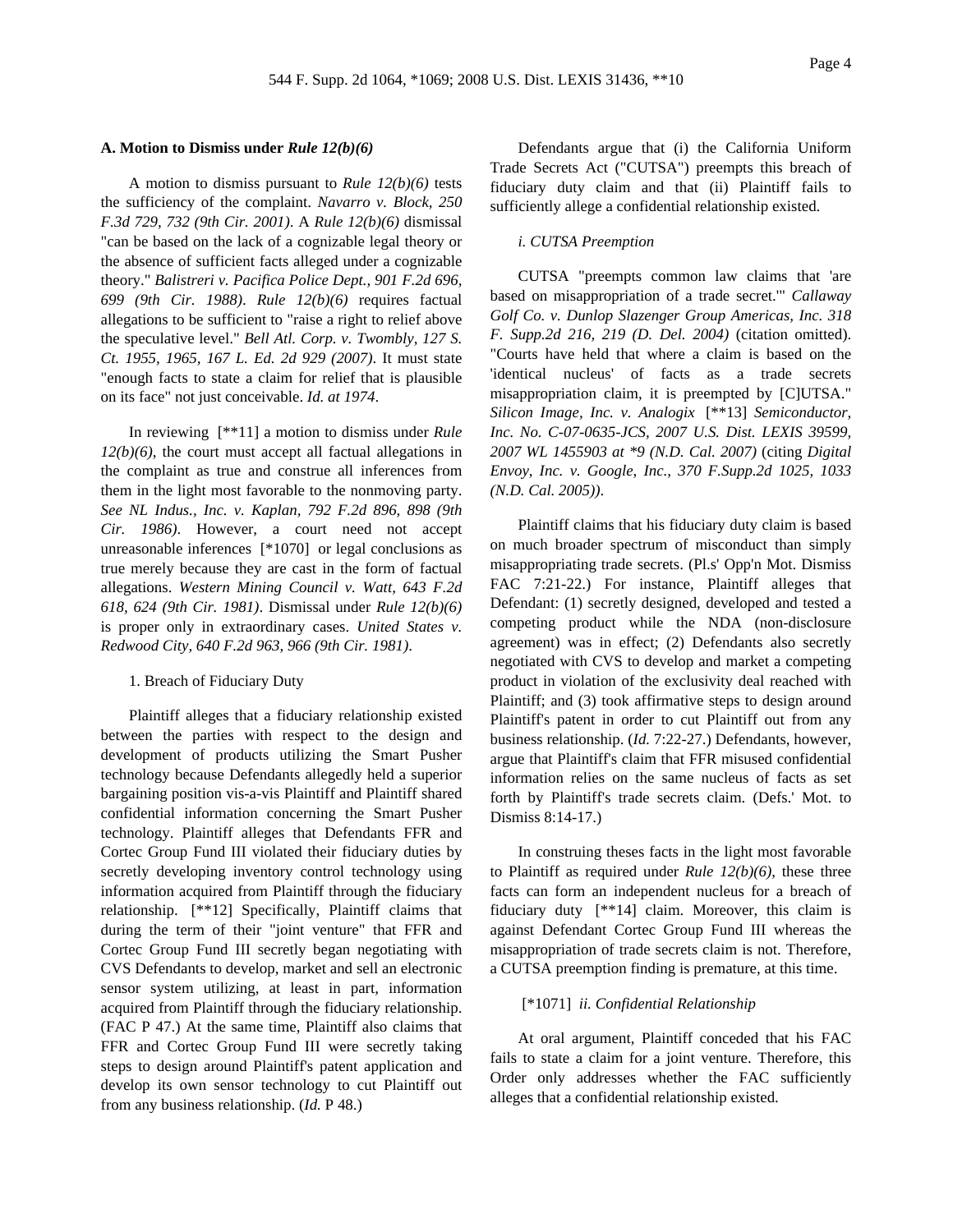"[A] confidential relationship may exist whenever a person with justification places trust and confidence in the integrity and fidelity of another." *Odorizzi v. Bloomfield Sch. Dist., 246 Cal.App.2d 123, 129, 54 Cal. Rptr. 533 (1966)* (citations omitted). "The essence of a fiduciary or confidential relationship is that the parties do not deal on equal terms, because the person in whom trust and confidence is reposed and who accepts that trust and confidence is in a superior position to exert unique influence over the dependent party." *Barbara A. v. John G., 145 Cal.App.3d 369, 383, 193 Cal. Rptr. 422 (1983)*. "The existence of a confidential relationship is generally a question of fact." *Tyler v. Children's Home Soc'y of California, 29 Cal.App.4th 511, 549, 35 Cal. Rptr. 2d 291 (1994)*. However, "where the allegations [\*\*15] of fact, if true, would be legally insufficient to establish a confidential relationship, dismissal is appropriate." *Patriot Scientific Corp. v. Korodi, 504 F.Supp.2d 952, 966 (S.D. Cal. 2007)* (citing *Younan v. Equifax Inc., 111 Cal. App. 3d 498, 517, 169 Cal. Rptr. 478, 489 (1980)* ("Plaintiffs allegation that a 'confidential relationship' existed, is nothing more than a conclusion of law and was properly disregarded by the court.")).

Defendants claim that no confidential relationship existed because the facts of this case are more analogous to *Wolf v. Superior Court. 107 Cal. App. 4th 25, 130 Cal. Rptr. 2d 860 (2003)*. In *Wolf,* the California court found that a fiduciary duty does not arise in agreements that call for "contingent compensation." *Id. at 864-866*. Rather, a contractual right to contingent compensation creates a debtor/creditor relationship, governed by the implied covenant of good faith and fair dealing -- not by a fiduciary duty. *Id.*

In contrast, Plaintiff distinguishes his case from *Wolf.* Rather, Plaintiff contends that his case is more akin to *Stevens v. Marco. 147 Cal. App. 2d 357, 305 P.2d 669 (1956)*. In *Stevens,* the California court found a confidential relationship arose because an investor entrusted his secret idea or device [\*\*16] to the attorney and officer of a large corporation under an agreement whereby the corporation agreed to develop, patent and commercially exploit the idea in return for royalties to be paid to the inventor. *Id. at 373*. The *Stevens* court found all of the classic elements of a confidential relationship existed in this relationship. The defendant owed a duty of utmost confidence because of his superior position to plaintiff, who entrusted him to develop a secret idea, exclusively owned by the plaintiff. *Id. at 373-74*.

The Court finds the facts of this case fall somewhere in between *Wolf* and *Stevens.* While the negotiations between the parties appear to be at arms' length, Plaintiff did not have counsel and Defendants did have a superior bargaining position, according to the FAC. Moreover, Plaintiff entrusted his proprietary information to Defendants. Therefore, in light of the permissive *Rule 12(b)(6)* standard that construes facts in favor of the nonmoving party, the Court **DENIES** Defendants' Motion to Dismiss Plaintiff's Breach of Fiduciary Duty Claim. The Court notes, however, that this claim would most likely fail to survive a motion for summary judgment as currently construed.

# 2. [\*\*17] Conversion

Plaintiff alleges that Defendants FFR and CVS converted his proprietary property for their own personal use. In [\*1072] opposition, Defendants argue that (i) CUTSA preempts this claim and (ii) Plaintiff has failed to state an essential element of conversion.

## *i. CUTSA Preemption*

Specifically, Defendants allege that Plaintiff's conversion claim is preempted by CUTSA because it appears to be based on the same factual allegations as his misappropriation of trade secrets claim. In contrast, Plaintiff claims that CUTSA does not preempt because the conversion claim is broader in scope and relies on different remedies. (Pl's. Opp'n. Mot. Dismiss 9:24-25.) The Court finds that, at this point, it is still unclear how much of the allegedly misappropriated information was a trade secret. Therefore, it would be premature to hold that CUTSA preempts Plaintiff's conversion claim.

#### *ii. Theft of Intangible Property*

Defendants argue that Plaintiff failed to allege an essential element of conversion -- the theft of tangible property. In *Kremen,* the Ninth Circuit found that the plaintiff had an intangible property right in a domain name and therefore could claim that it was converted. *See Kremen v. Cohen, 337 F.3d 1024 (9th Cir. 2003)*. [\*\*18] In order to determine whether an intangible property right existed, the *Kremen* Court applied a three part test: (1) there must be an interest capable of precise definition; (2) it must be capable of exclusive possession or control; and (3) the putative owner must have established a legitimate claim to exclusivity. *Id. at 1030*. (citations omitted).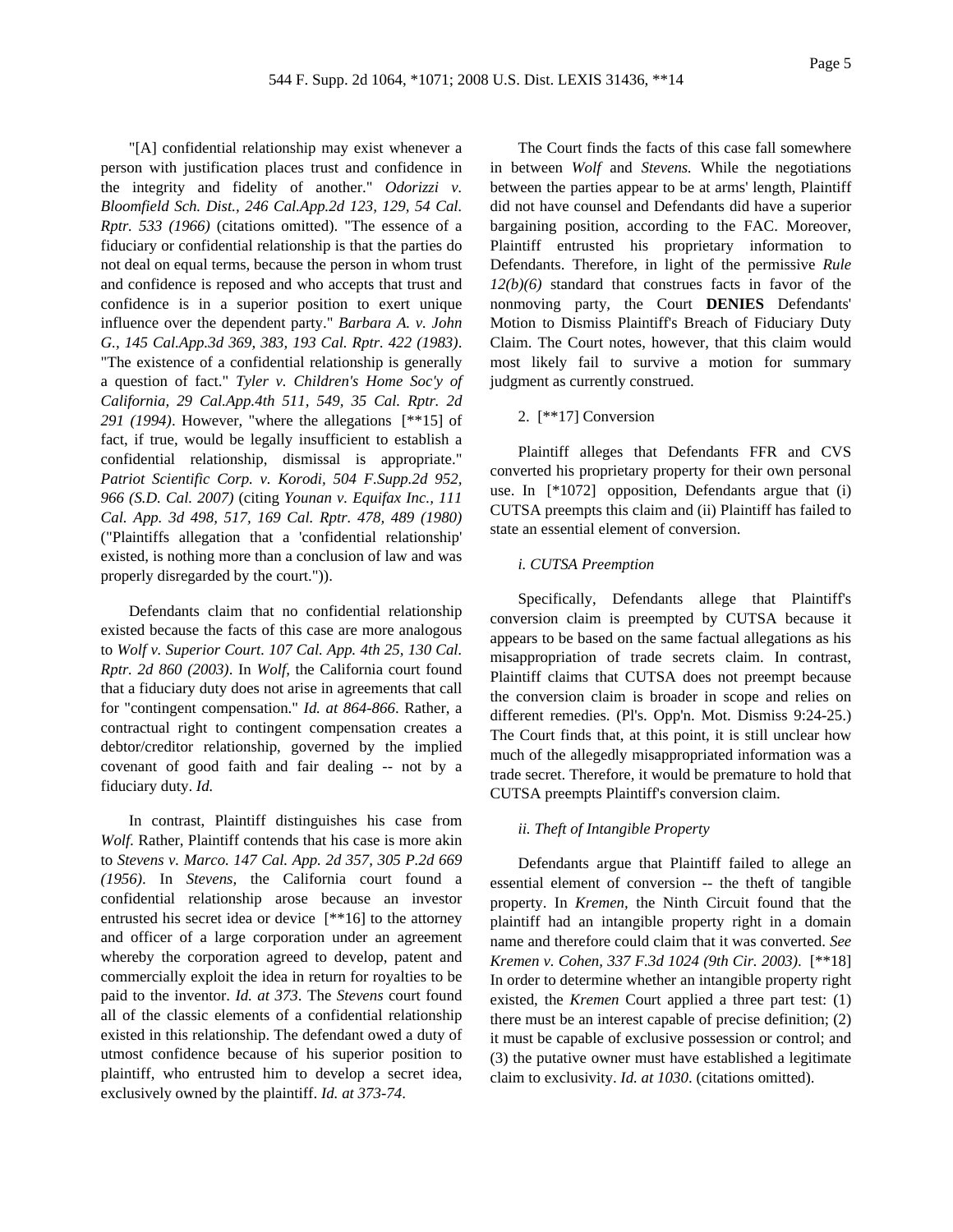Applying this standard, it is clear that Plaintiff has alleged sufficient facts for establishing a right to intangible property that forms the basis of a conversion claim. First, like the domain name in *Kremen,* the information allegedly converted are well defined interests. The source codes, cost data, and part numbers are not amorphous. They are distinct groupings of proprietary information. *See, generally, G.S. Rasmussen & Assoc., Inc. v. Kalitta Flying Service, Inc., 958 F.2d 896, 903 (9th Cir. 1992)*. Second, ownership is exclusive in that Plaintiff controlled access to the information; only shared the information when it was in his economic interest; and required others, when viewing the information, to sign confidentiality agreements. Third, Plaintiff has a legitimate claim to its exclusivity because he invested a substantial amount of [\*\*19] time, effort and resources in compiling the information, marketing it, and keeping it private. This intangible property was allegedly converted when: (1) FFR intercepted Plaintiff's emails that contained software source codes for the Smart Pusher, pricing and cost data, and part numbers; and (2) CVS Defendants' copied proprietary source code for the Smart Pusher by burning a copy onto a CD or DVD-ROM. Therefore, under a *Rule 12(b)(6)*, this claim survives Defendants' Motion to Dismiss.

# **B. Motion to Dismiss under** *Rule 12 (b)(2)*

Because Plaintiff conceded at oral argument that the Court did not have jurisdiction over CMG, this Order addresses only whether the Court has jurisdiction over Cortec Group Fund III as to the breach of fiduciary duty claim.

When a defendant moves to dismiss due to lack of personal jurisdiction, the plaintiff bears the burden of establishing that a federal court has jurisdiction over the defendants. *See Schwarzenegger v. Fred Martin Motor Co., 374 F.3d 797, 800 (9th Cir. 2004)*. Under California's long-arm statute, the court looks to see whether personal jurisdiction violates the *Due Process Clause* of the United States. *Id. at 800-01*. The *Due Process Clause* [\*1073] prohibits [\*\*20] the exercise of personal jurisdiction over a nonresident defendant unless it has "minimum contacts" with the forum state so that the maintenance of the suit does not offend the traditional notions of fair play and substantial justice. *Int'l Shoe Co. v. Washington, 326 U.S. 310, 316, 66 S. Ct. 154, 90 L. Ed. 95 (1945)*. There are two types of jurisdiction: general and specific. Plaintiff contends that the Court has

specific jurisdiction over the Cortec Group Fund III.

Specific jurisdiction, exists when (1) a defendant's activities are purposefully directed at residents of the forum state, and (2) the claims arise out of or relate to those activities. *Burger King Corp. v. Rudzewicz, 471 U.S. 462, 472-73, 105 S. Ct. 2174, 85 L. Ed. 2d 528 (1985)*. The Ninth Circuit applies a three-part test to determine specific jurisdiction. *Schwarzenegger, 374 F.3d at 802*. First, the non-resident defendant must purposefully direct his activities or consummate some transaction with the forum *or resident thereof;* or perform some act by which he purposefully avails himself of the privilege of conducting activities in the forum, thereby invoking the benefits and protections of its laws. *Id.* (emphasis added). Second, the claim must be one which arises out of or relates [\*\*21] to the defendant's forum-related activities. *Id.* Finally, the exercise of jurisdiction must comport with fair play and substantial justice, i.e. it must be reasonable.  $7$  The parties only contest the first prong of this test.

> 7 Plaintiff bears the burden of satisfying the first two prongs of this test. If successful, then the burden shifts to defendant to present a compelling case that exercise of jurisdiction would not be reasonable. *Id.*

Plaintiff argues that the Court can exercise jurisdiction over Cortec Group Fund III because Bruce Taylor was "an employee of Cortec 'who also served as an officer and director of FFR Holding.'" (Pl.'s Opp'n 11:17-25, citations omitted.) Plaintiff contends that Cortec Group Fund III is a majority owner of FFR. 8 (*Id.*) "Thus, Taylor is an agent of FFR and his acts and omissions are binding on the company." (*Id.*) Through Taylor, Plaintiff alleges that the Cortec Group Fund III not only committed the wrongful acts which form the basis of the breach of fiduciary duty claim but also ratified and approved the wrongful conduct by FFR, a party to a contract with Plaintiff (i.e., the Non Disclosure Agreement). (*Id.* at 12:18-22.)

> 8 Defendants state that neither Cortec [\*\*22] Group Fund III or CMG own a majority interest in FFR. Rather, Cortec Group Fund "is one of several owners" of FFR Holding, which wholly owns Defendant FFR. (Decl. of Neal Hayes P 13.)

The facts set forth in the briefs and filings are not clear whether Taylor was an agent, either with direct or